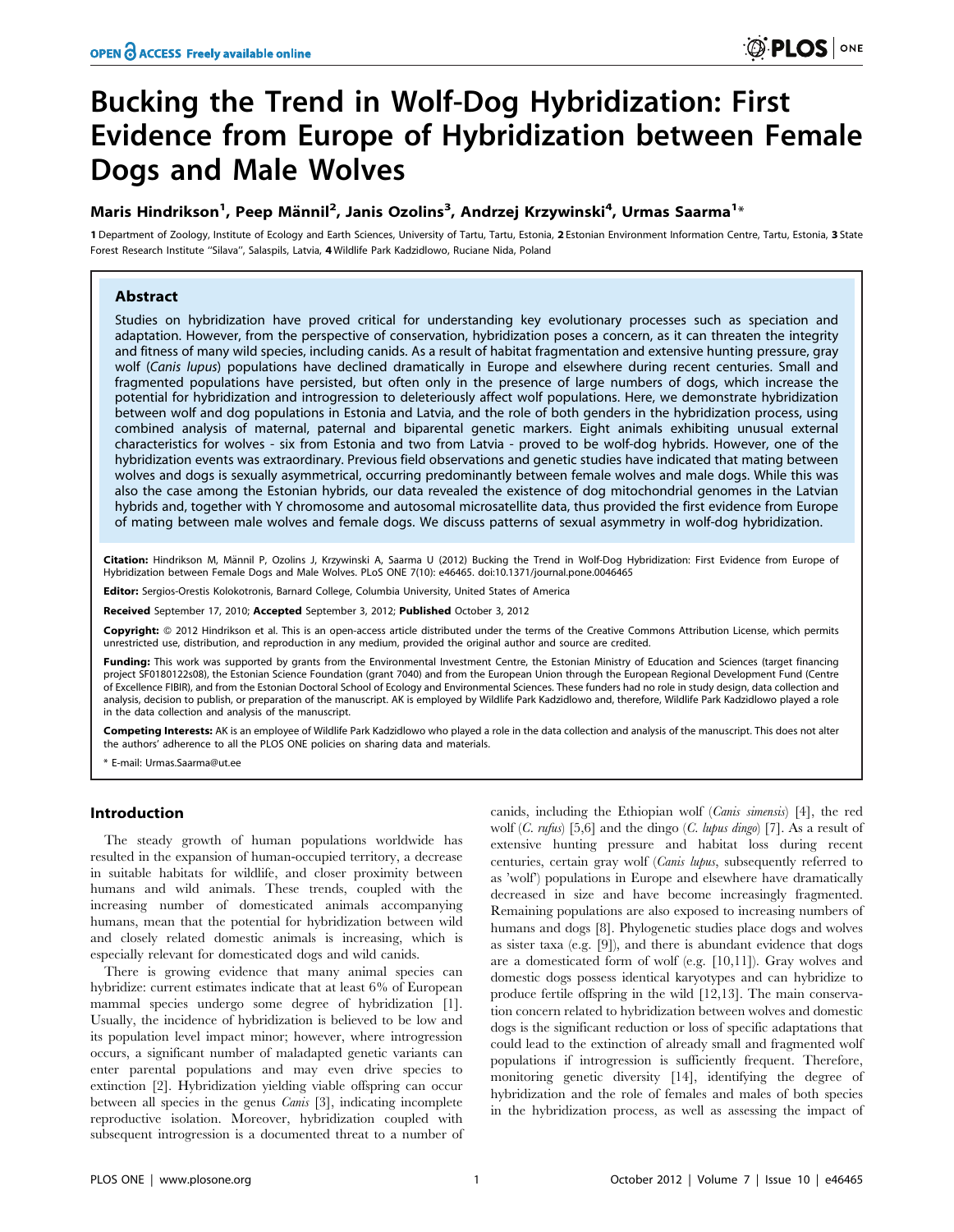hybridization on parental populations are all crucial steps for wolf conservation.

To investigate hybridization, specific genetic methods to detect the degree and direction of gene flow between wolves and dogs have been developed. Animals identified as probable hybrids on the basis of morphology have been the subject of genetic investigation in several countries. In Europe, there is genetic evidence of hybridization from Bulgaria [15], Latvia [16], Italy [17,18], Scandinavia [19] and Iberian Peninsula [20]. This evidence has most often been based on mtDNA and autosomal microsatellite variation [16–21], with only two studies additionally using Y chromosome data [19,20] to investigate the role of both genders in the hybridization process.

Field observations have only reported hybridization between female wolves and male dogs [22–25] and to date, there is no direct evidence from Europe of hybridization in the opposite direction, i.e. between male wolves and female dogs. Genetic studies of wolf-dog hybrids have also supported this sexually asymmetric pattern of hybridization [15,16,18–21,26]; the only exception being a recent study by Munoz-Fuentes et al. [27] in North-America, where dog mtDNA was found in historical wolf samples from the Vancouver Island population in Canada. Thus, previous studies have suggested that the mating between wolves and dogs is sexually asymmetric, occurring predominantly, but not exclusively, between female wolves and male dogs. Asymmetric hybridization appears to be common in *Canis*, though the direction of gene flow between the sexes differs depending upon the particular pair of interacting taxa [13]. Whereas female wolves seem to participate most frequently in hybridization with dogs, hybridization between wolves and coyotes most commonly involves male wolves [28]. Meanwhile, mating between dogs and Ethiopian wolves predominantly involves male dogs and female Ethiopian wolves [4].

Wolf populations in Estonia and Latvia have been under a strong hunting pressure during the last century. By the mid-1990s, the number of wolves hunted annually was 100–300 in Estonia and over 300 in Latvia [16], sometimes constituting more than half of the estimated population. Such severe hunting pressure has resulted in dynamic fluctuations in population size and range in both countries. The most recent population size low  $-15-46$ hunted animals in Estonia and 115–150 in Latvia — was documented during 2001–2007 (according to Estonian Ministry of Environment the number of hunted animals reflects the population trends more reliably compared to census data). Wolfdog hybrids have been documented in Latvia, where a litter of seven potentially hybrid pups was found in Aloja, northern Latvia in 1999, and hybridization was subsequently confirmed using genetic tests [16]. However, wolf-dog hybrids have not previously been recorded in Estonia.

In this study we used combined genetic analysis of mtDNA control region (1134 bp), 11 autosomal and 7 Y chromosome microsatellite loci to investigate putative hybrids, wolves and dogs in Estonia and Latvia. With these data, we aimed to document the occurrence of wolf-dog hybrids and the role of females and males of both species in the hybridization process.

#### Materials and Methods

### Samples

Muscle tissue samples were collected from eight putative wolfdog hybrids: six in Estonia (Läänemaa, Taebla, winter 2008–2009) and two in Latvia (Dikli, Nov. 2008) (Fig. 1; Table 1). Muscle tissue samples of wolves  $(n = 74)$  were collected across the species range in Estonia ( $n = 37$ ) and Latvia ( $n = 37$ ) during 2001–2009 (Fig. 1), and blood samples from dogs  $(n = 21)$  were obtained from local veterinarians in Estonia. All samples from wild populations were collected from animals legally harvested by hunters for purposes other than this project. Blood and muscle tissue samples were stored at  $-20^{\circ}$ C prior to analysis. DNA was extracted from  $20-50$  mg of muscle tissue or from  $200 \mu L$  blood using High Pure PCR Template Preparation Kit (Roche).

The hybrids were identified on the basis of external characteristics. The six animals from Estonia exhibited coat coloration that was atypical of wolves: four of them were unusually dark, and two were yellow. All individuals were juveniles, i.e. less than one year old (based on teeth and skull development) and were shot from the same large wolf pack. From this pack, two adult male wolves were also shot (these individuals clustered genetically with wolves; see Fig. 2) and one possibly subadult wolf was sighted, but escaped during the hunt. The pack territory was situated in an area of low wolf density in Western-Estonia. The two putative hybrids shot in Latvia were also juveniles from a single wolf pack and exhibited unusual yellow coats with curly fur. During the same hunt, two stray dogs were also shot nearby, though it is not clear whether they belonged to the same pack as the hybrids (these samples were not available for current study). The location of the Latvian hybrids was not far from the area used by another litter of hybrid pups in 1999 [16]. Wolf samples (animals displaying wolf-like morphology according to information from hunters) were collected at localities throughout Estonia and Latvia, including both areas where the hybrids were hunted (Fig. 1). The dog samples used included the following breeds: pedigree German Shepherd Dogs, Greyhounds, English Springer Spaniels, West Siberian Laikas and Siberian Huskies.

#### Analysis of autosomal microsatellite loci

Eleven autosomal microsatellite loci were analysed: FH2001, FH2010, FH2054, FH2079, FH2088 [29], vWF [30], AHT130 [31], M-CPH2, M-CPH12 [32] and C20.253, CXX22 [33] (Table S1). The loci were chosen in order to minimise genotyping errors and null-alleles. All loci were polymerase chain reaction (PCR) amplified in a volume of 10 microlitres: 0.25 units of Amplitag Gold (Applied Biosystems),  $1 \mu L$  of  $10 \times$  concentrated PCR buffer, 2 mM  $MgCl<sub>2</sub>$ , 0.2 mM dNTP, 0.33 µM of primers and 10–50 ng of DNA for each reaction. PCR reaction conditions were as follows: 10 min at  $94^{\circ}$ C for initial denaturation, 11 cycles of 30 s at  $94^{\circ}$ C, 30 s at  $58^{\circ}$ C with touchdown of  $-0.5^{\circ}$ C per cycle, 1 min at 72 $^{\circ}$ C and 28 cycles of 30 s at 94 $^{\circ}$ C, 30 s at 52 $^{\circ}$ C, 1 min at  $72^{\circ}$ C and a final elongation step for 10 min at  $72^{\circ}$ C. After the PCR, the reaction mixture was diluted five times with water. To identify the length of amplified loci,  $0.25 \mu L$  of the molecular size standard GeneScan<sup>TM</sup> 500 LIZ (Applied Biosystems) was added and PCR products were analysed using an ABI PRISM 3100 (Applied Biosystems) automatic sequencer following the protocol provided by the manufacturer. The alleles observed for each microsatellite were sized using Genemapper v4.0 (Applied Biosystems).

The presence of null alleles was analyzed with Micro-Checker [34]. Eighteen randomly chosen samples (15.5% of all samples) were genotyped a second time using the autosomal microsatellite loci, while eight randomly chosen male samples (17.8% of all analysed males) were genotyped a second time using the Y chromosome microsatellite loci. The results were analysed using the software Gimlet [35] to estimate the rate of different types of errors: allelic dropouts, false alleles, double errors and complete errors, as defined in Valiere [35].

We used the software Genetix 4.05.2 [36] to estimate observed  $(H<sub>O</sub>)$  [37] and unbiased expected  $(H<sub>Eunb</sub>)$  heterozygosity [38], the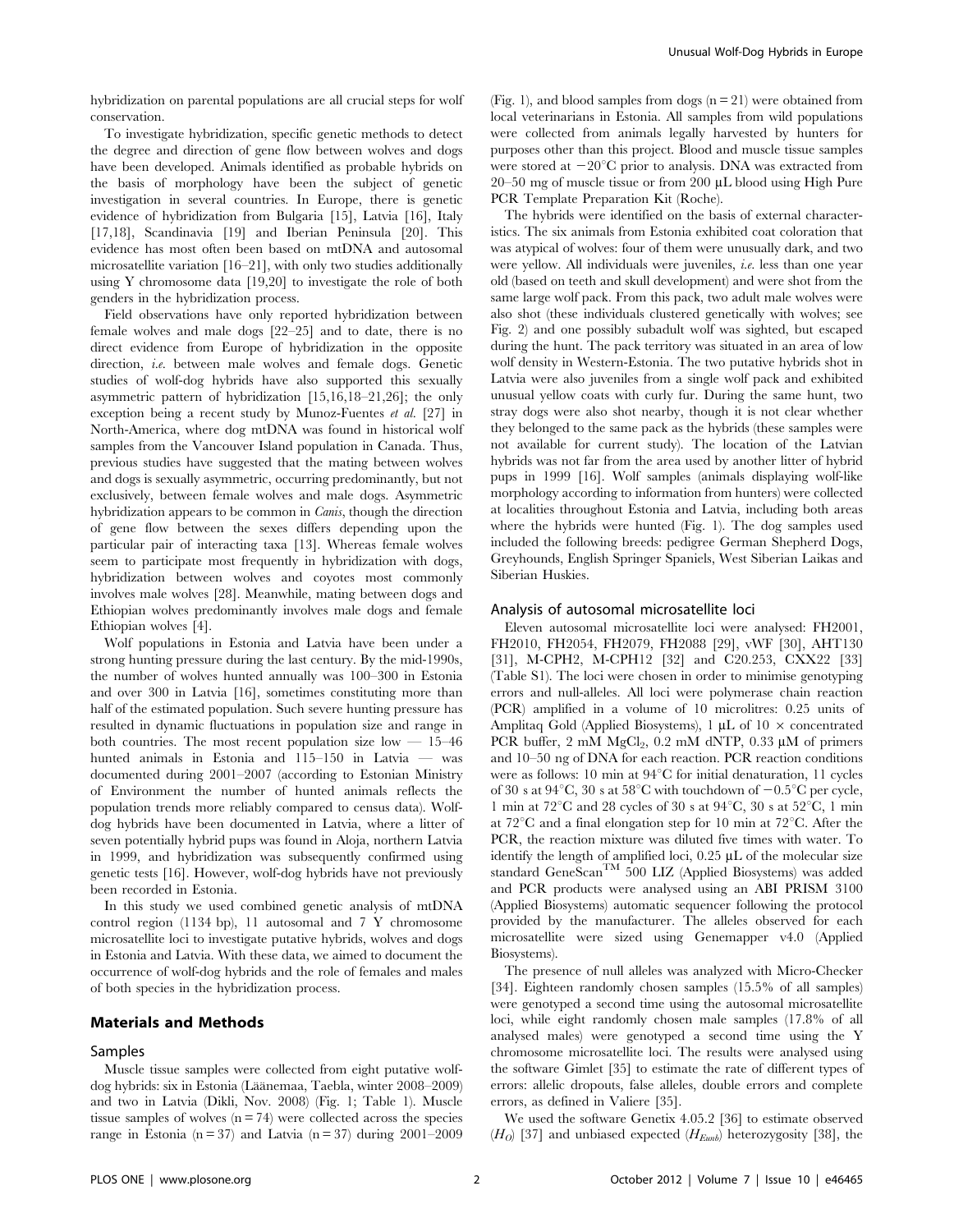

Figure 1. Sampling locations of wolves (small open circles) and wolf-dog hybrids (black triangles 1–8, see also Table 1) in Estonia (Taebla) and Latvia (Dikli), hunted during the winter period of 2008-2009. The approximate ranges of wolves are with dark green (Estonia) and light green (Latvia).

doi:10.1371/journal.pone.0046465.g001

number of alleles  $(N_A)$  and inbreeding estimator Wright's  $F_{IS}$  [39]. Deviations from Hardy–Weinberg equilibrium were tested in wolves and dogs separately, using the program Genepop v1.2 [40]. For each population–locus combination, departure from Hardy– Weinberg expectations was assessed by exact tests with unbiased P values estimated using a Markov chain method (set to 1000 batches of 10 000 iterations each and with 10 000 steps of

Table 1. List of sampled wolf-dog hybrids from Estonia (Ehy) and Latvia (Lhy).

| Sample<br><b>Sampling location</b>  | Gender        |
|-------------------------------------|---------------|
|                                     |               |
| Ehy1<br>Estonia, Taebla             | female hybrid |
| Ehy <sub>2</sub><br>Estonia, Taebla | female hybrid |
| Ehy3<br>Estonia, Taebla             | male hybrid   |
| Ehy4<br>Estonia, Taebla             | male hybrid   |
| Ehy5<br>Estonia, Taebla             | female hybrid |
| Ehy6<br>Estonia, Taebla             | female hybrid |
| Lhy1<br>Latvia, Dikli               | female hybrid |
| Lhy <sub>2</sub><br>Latvia, Dikli   | female hybrid |

doi:10.1371/journal.pone.0046465.t001

dememorization). A global test across loci and populations was performed using Fisher's method [41]. We also tested for linkage disequilibrium between all pairs of loci in wolves and dogs [42] using Genetix. FStat v2.9.3 was used to calculate allelic richness  $A_R$ [43], using the rarefaction method [44]. Biparental multilocus genotypes were analysed using three different Bayesian approaches to estimate admixture proportions and to assign individuals to populations:

A) Structure v2.2 [45] was used to evaluate the number of genetic clusters  $(K)$  in the data and to assign individuals to their likely origin. For identification of hybrid samples, the dataset consisted of all 103 individuals, including wolves  $(n = 74)$ , dogs  $(n = 21)$  and eight hybrids from Estonia  $(n = 6)$ and Latvia  $(n = 2)$ . This dataset was analysed under two different 'Usepopinfo' parameter settings (Table 2, A and B). Assignment of individuals into genetic clusters was performed with Structure using five MCMC runs of  $5\times10^{5}$ iterations, with the first 10% of iterations discarded as burnin. We estimated  $K$  using the posterior probability of the data [Ln  $P(D)$ ] as suggested by Evanno *et al.* [46]. The initial value of alpha (Dirichlet parameter for the degree of admixture) was set to 1.0 and a uniform prior for alpha was used for all populations. We used both the correlated and independent allele frequency models implemented by Falush et al. [47], assuming for the correlated model that for several genera-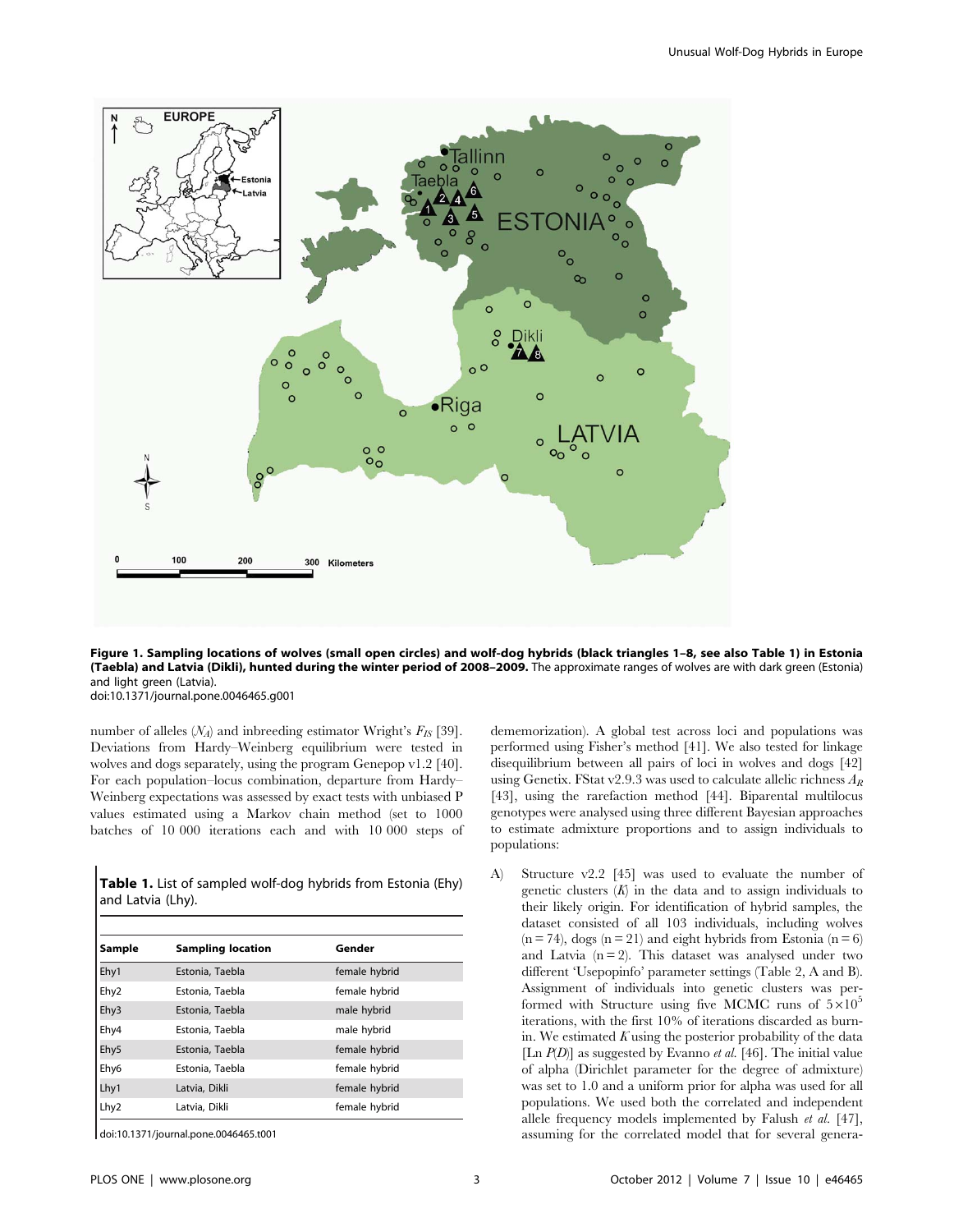

Figure 2. Factorial correspondence analysis of autosomal microsatellite allele data. WOLVES - Estonian and Latvian wolves; HYBRIDS-EST – wolf-dog hybrids from Estonia; HYBRIDS-LAT – wolf-dog hybrids from Latvia. Two wolves shot from the same pack with hybrids are represented by green open circles (see also Materials and Methods). doi:10.1371/journal.pone.0046465.g002

tions following population subdivision, the evolution of allele frequencies in each population is correlated with the allele frequencies of an ancestral population and that different subpopulations have different values of  $F_{ST}$  (prior mean of  $F_{ST}$  for populations was set to 0.01). The value for  $\lambda$  (allele frequency parameter) was kept constant and fixed to 1.0.

B) a Bayesian model-based clustering method for identifying hybrids was performed with Newhybrids v1.1 beta [48]. The method identifies hybrid individuals on the basis of the posterior probability of belonging to different pure parental or hybrid categories generated during  $n = 2$  or  $n = 3$  generations of potential interbreeding. Four distinct genotype frequency classes were simulated using Hybridlab v1.0 [49] on the basis of pure species I (Wolf) and pure species II (Dog): F1 wolf-dog hybrids  $(n = 100)$  and F2 hybrids  $(F1)$ hybrid $\times$ F1 hybrid; n = 100), including backcrosses with pure species (F1 hybrid $\times$ wolf; n = 100) and (F1 hybrid $\times$ dog;  $n = 100$ ). Simulations were run with  $5 \times 10^4$  sweeps for the burn-in period and  $5\times10^5$  MCMC iterations. Jeffreys-like and Uniform priors were assumed for h (allele frequencies) and p (mixing proportions) in order to verify the congruence of the results.

|                  | Parameter set A ('Usepopinfo' = 0 for all individuals)           | Parameter set B ('Usepopinfo' = 1 for<br>wolves and dogs, 0 for Estonian-Latvian Filial generation status<br>hybrids | for hybrids    |  |
|------------------|------------------------------------------------------------------|----------------------------------------------------------------------------------------------------------------------|----------------|--|
| Sample           |                                                                  |                                                                                                                      |                |  |
|                  | Membership coefficient (q) for hybrids to belong to wolf cluster |                                                                                                                      |                |  |
| EHy1             | $0.77(0.46 - 1.00)$                                              | $0.56$ $(0.38 - 0.73)$                                                                                               | F1or F2?       |  |
| EHy2             | $0.61(0.32 - 0.89)$                                              | $0.51(0.34 - 0.69)$                                                                                                  | F1or F2?       |  |
| EHy3             | $0.70(0.40-0.99)$                                                | $0.54(0.36 - 0.72)$                                                                                                  | F1or F2?       |  |
| EHy4             | $0.67$ $(0.38 - 0.95)$                                           | $0.54(0.36 - 0.71)$                                                                                                  | F1or F2?       |  |
| EHy5             | $0.74(0.47-1.00)$                                                | $0.57(0.39 - 0.74)$                                                                                                  | F1or F2?       |  |
| EHy6             | $0.62$ (0.33-0.89)                                               | $0.51(0.33 - 0.69)$                                                                                                  | F1or F2?       |  |
| LHy1             | $0.53$ $(0.26 - 0.79)$                                           | $0.49(0.38 - 0.73)$                                                                                                  | F <sub>1</sub> |  |
| LHy <sub>2</sub> | $0.47(0.22 - 0.74)$                                              | $0.48(0.31 - 0.65)$                                                                                                  | F <sub>1</sub> |  |

Table 2. Filial generation status of wolf-dog hybrids from Estonia and Latvia, estimated with Structure v2.2 under different combinations of 'Usepopinfo' parameter settings.

Parameter set – two different 'Usepopoinfo' parameter sets (A, B) applied to the same data (n = 103). 0 – 'Usepopinfo' set to 0; 1 - 'Usepopinfo' set to 1; Ehy – hybrids from Estonia (n = 6); Lhy – hybrids from Latvia (n = 2). The q values (membership coefficient) indicate the probability of individual genotypes to belong to wolf cluster (in parentehesis 90% credible regions).

doi:10.1371/journal.pone.0046465.t002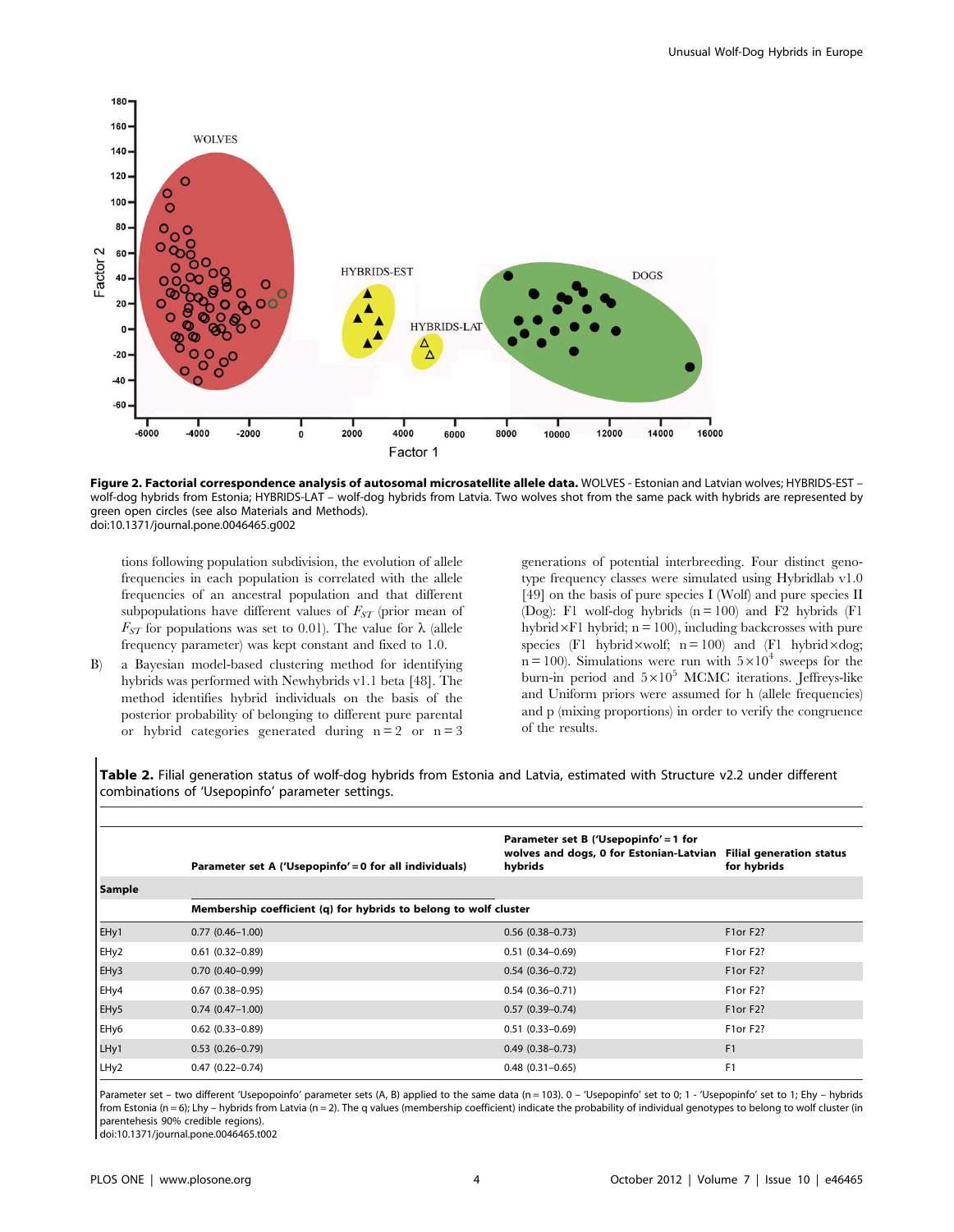**Table 3.** Number of alleles (N<sub>A</sub>), allelic richness independent of sample size (A<sub>R</sub>), expected unbiased heterozygosity (H<sub>Eunb</sub>), observed heterozygosity (H<sub>O</sub>) and inbreeding estimator Wright's  $F_{15}$  for Estonian and Latvian wolves and dogs.

| Locus            | Wolves $(n=74)$ |       |                |            | Dogs $(n=21)$ |                |       |                |            |          |
|------------------|-----------------|-------|----------------|------------|---------------|----------------|-------|----------------|------------|----------|
|                  | $N_A$           | $A_R$ | H <sub>o</sub> | $H_{Eunb}$ | $F_{IS}$      | $N_A$          | $A_R$ | H <sub>O</sub> | $H_{Eunb}$ | $F_{IS}$ |
| FH2010           | 14              | 4.73  | 0.81           | 0.78       | $-0.05$       | 4              | 3.37  | 0.82           | 0.67       | $-0.24$  |
| FH2001           | 12              | 6.94  | 0.88           | 0.84       | $-0.05$       | $\overline{7}$ | 5.17  | 0.59           | 0.74       | 0.19     |
| AHT130           | 14              | 5.85  | 0.84           | 0.80       | $-0.06$       | 5              | 4.75  | 0.27           | 0.76       | 0.62     |
| <b>FH2088</b>    | 9               | 5.45  | 0.78           | 0.79       | $-0.00$       | 8              | 6.34  | 0.32           | 0.68       | 0.52     |
| FH2054           | 15              | 6.78  | 0.81           | 0.84       | 0.03          | 10             | 7.42  | 0.64           | 0.87       | 0.25     |
| C20.253          | 9               | 6.37  | 0.82           | 0.81       | $-0.03$       | $\overline{4}$ | 3.51  | 0.36           | 0.50       | 0.17     |
| FH2079           | 14              | 4.93  | 0.73           | 0.75       | 0.02          | 4              | 3.29  | 0.23           | 0.54       | 0.57     |
| vWF              | 12              | 5.90  | 0.78           | 0.80       | 0.01          | 3              | 2.00  | 0.14           | 0.13       | $-0.06$  |
| CPH <sub>2</sub> | 6               | 5.19  | 0.62           | 0.78       | 0.20          | 5              | 4.30  | 0.18           | 0.74       | 0.75     |
| CPH12            | 14              | 6.25  | 0.65           | 0.69       | 0.06          | $\overline{4}$ | 3.35  | 0.14           | 0.69       | 0.79     |
| <b>CXX22</b>     | 6               | 4.58  | 0.50           | 0.66       | 0.24          | 2              | 2.38  | 0.46           | 0.51       | 0.09     |
| Mean             | 11.36           | 5.84  | 0.75           | 0.76       | 0.03          | 5.09           | 4.17  | 0.38           | 0.61       | 0.33     |
| <b>SE</b>        | 1.00            | 0.81  | 0.03           | 0.02       | 0.03          | 0.71           | 1.65  | 0.07           | 0.06       | 0.10     |

doi:10.1371/journal.pone.0046465.t003

Sibling relationships and relatedness among hybrids was investigated using Kingroup v2.0 [50] and the relatedness estimator according to Konovalov and Heg [51].

Factorial correspondence analysis (FCA) implemented in Genetix [36] was used to distinguish wolves, dogs and wolf-dog hybrids on the basis of microsatellite data.

#### Mitochondrial DNA analysis

Amplification of 1673 bp of mitochondrial DNA control region (mtDNA CR) was performed using newly developed primers Hu-1f (5'-TTTCATCATCATCGGACAA) and Hu-1r (5'- TTTCAGTGCCTTGCTTTA). Purified genomic DNA (20– 80 ng) and 5  $\mu$ M of primers were used in PCRs, which were performed in a total volume of 20 µL with 0.2 U of Advantage 2 Polymerase Mix (BD Biosciences), 2  $\mu$ L of 10  $\times$  concentrated PCR buffer and 0.4 mM dNTP. Cycling parameters were: 1 min denaturing step at  $95^{\circ}$ C, followed by 10 cycles of 20 s at  $95^{\circ}$ C, 30 s at  $48^{\circ}$ C with touchdown of  $-0.5^{\circ}$ C per cycle and 2 min 20 s at  $68^{\circ}$ C, then 26 cycles of 20 s at  $95^{\circ}$ C, 30 s at  $43^{\circ}$ C and 2 min 20 s at  $68^{\circ}$ C with the final elongation step of 5 min at  $68^{\circ}$ C. PCR products were purified with shrimp alkaline phosphatase/exonuclease I treatment (Fermentas). One unit of each enzyme was



Figure 3. Bayesian analysis of wolf, dog and wolf-dog hybrid genotypes from Estonia and Latvia with the 'parameter set A' (Table 2). Analysis was based on 11 autosomal microsatellite loci using Structure v2.2, with the following parameters:  $K = 2$  clusters; 'Usepopinfo' = 0 for all individuals (n = 103). Each vertical bar represents the membership coefficient (q) for each individual. The final eight bars on the right represent hybrids from Estonia (Ehy 1–6) and Latvia (Lhy 1–2). doi:10.1371/journal.pone.0046465.g003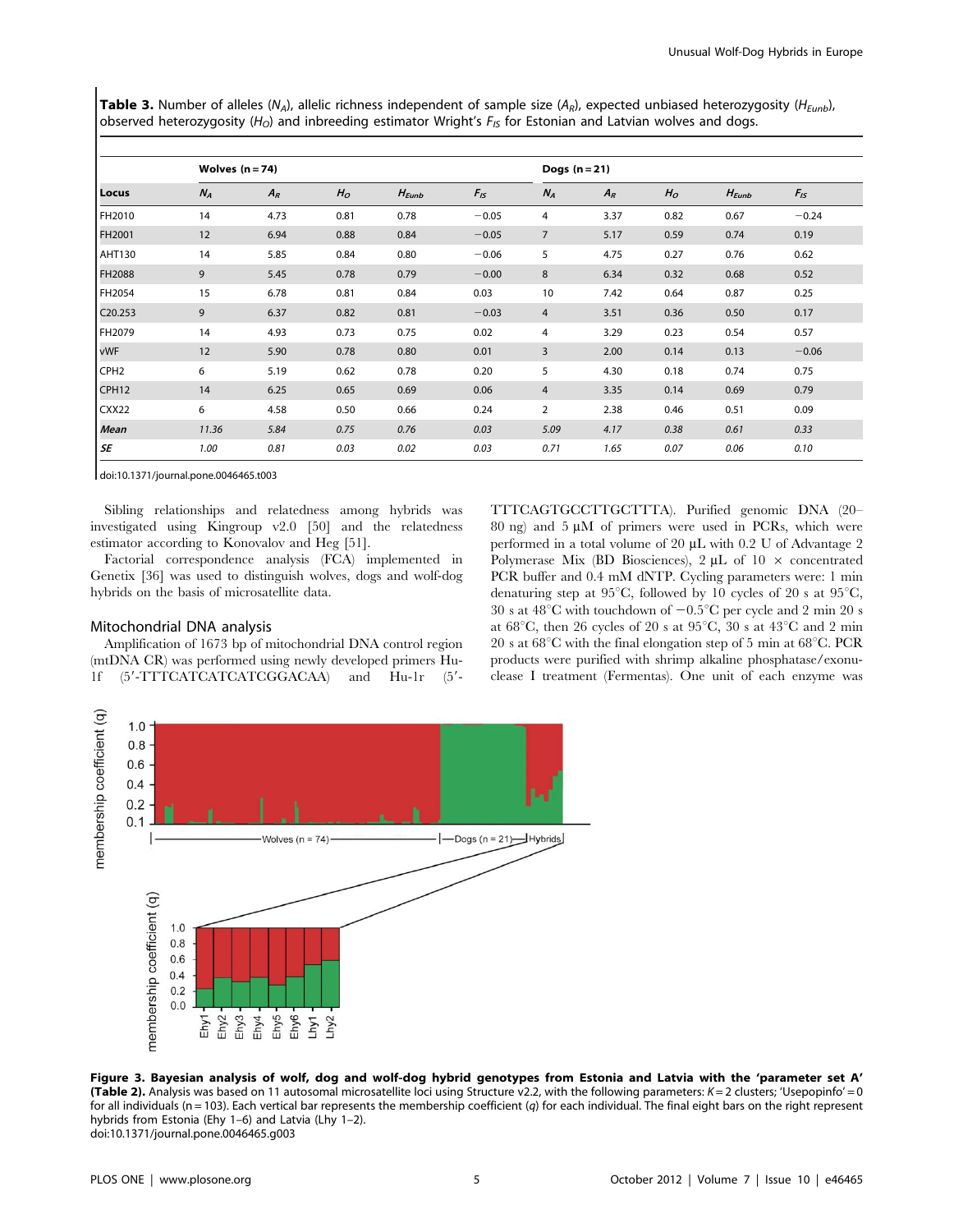

Figure 4. Bayesian analysis of wolf, dog and wolf-dog hybrid genotypes from Estonia and Latvia with the 'parameter set B' (Table 2). Analysis was based on 11 autosomal microsatellite loci using Structure v2.2 with the following parameters  $K = 2$  clusters; 'Usepopinfo' = 1 for dogs and wolves, 'Usepopinfo' = 0 for 8 Estonian-Latvian hybrids. The final eight bars on the right represent hybrids from Estonia (Ehy 1–6) and Latvia (Lhy 1-2). Each vertical bar represents the membership coefficient (q) of an individual. doi:10.1371/journal.pone.0046465.g004

added to 10 µL of PCR post-reaction mix and incubated for 30 min at  $37^{\circ}$ C, followed by 15 min inactivation at  $80^{\circ}$ C. PCR products were sequenced using Big Dye Terminator cycle sequencing chemistry on an ABI PRISM 3100 (Applied Biosystems) automatic sequencer in a total volume of  $10 \mu L$ , using the following steps: initial denaturation at  $96^{\circ}$ C for 1 minute, 25 cycles at  $96^{\circ}$ C for 20 s,  $48^{\circ}$ C for 15 s and final extension at  $60^{\circ}$ C for 4 minutes. Both DNA strands were sequenced with the respective primers used in DNA amplification. Consensus sequences were created using Consed [52], aligned using Clustal W [53] and checked and corrected using BioEdit [54].

A minimum spanning network was calculated with Network 4.510 using a median-joining approach [55]. The network was based on partial mtDNA control region (the final length after alignment and trimming was 1134 bp) and included wolves, dogs and hybrids from this study (from Estonia and Latvia; Table S3).

For further analysis of phylogenetic relationships between hybrids, wolves and dogs, the dataset was expanded by including additional 95 dog and 8 wolf homologous 1134 bp mitochondrial control region data from GenBank (only those that had complete 1134 bp sequence available without ambiguous sites) [56–59]; thus, in the final analyses 213 sequences were used (Table S3). The appropriate model of sequence evolution was calculated with jModeltest v1.0.1 using the Bayesian Information Criterion [60]. Phylogenetic trees were generated using Bayesian inference (BI) implemented in MrBayes v3.1.2 [61]. Searches were conducted with 4 simultaneous Markov Chains (3 heated and 1 cold chain) with 2 million generations, sampling every 100 generations; burnin trees (25%) were discarded and a 50% majority rule consensus tree was calculated. To ensure that the BI was not trapped in local optima, the analysis was performed three times. Phylogenetic trees were visualized with FigTree v1.3.1 (http://tree.bio.ed.ac.uk/ software/figtree).

#### Analysis of Y chromosome microsatellite loci

Forty five male study animals: 25 wolves (19 from Estonia and six from Latvia), 18 dogs from diverse breeds and two wolf-dog hybrids from Estonia were also genotyped for seven Y chromosome specific microsatellite loci: MS34A, MS34B, MS41A, MS41B [62], 990-35, 650–79.2 and 650–79-3 [63] (Table S1) using the conditions described above for autosomal microsatellite loci. Based on microsatellite data from the Y chromosome loci of wolves, dogs and hybrids, a median joining network was calculated with the program Network 4.510.

# Results

#### Genotyping errors

None of the analysed 103 samples included more than two loci with missing alleles. The rate of allele dropouts for autosomal microsatellite loci was 0.002, while the rate of other errors was  $< 0.001$ ; the respective parameters for Y chromosome loci were 0 and  $< 0.001$ .

#### Genetic variability

Observed heterozygosity for Estonian and Latvian wolves  $(n = 74)$  was 0.76, while allelic richness was 5.84 (Table 3). According to the Hardy-Weinberg equilibrium analysis, five loci were significantly out of equilibrium in Estonian-Latvian wolves. No indication of significant linkage disequilibrium was detected between any locus pair in any of the groups (wolves, dogs), nor across groups.

# Assignment according to variation of 11 autosomal microsatellite loci

Allele frequencies at 11 autosomal microsatellite loci recorded for all 103 individuals demonstrated that eight wolf-dog hybrids carried several alleles that were also found in wolves but were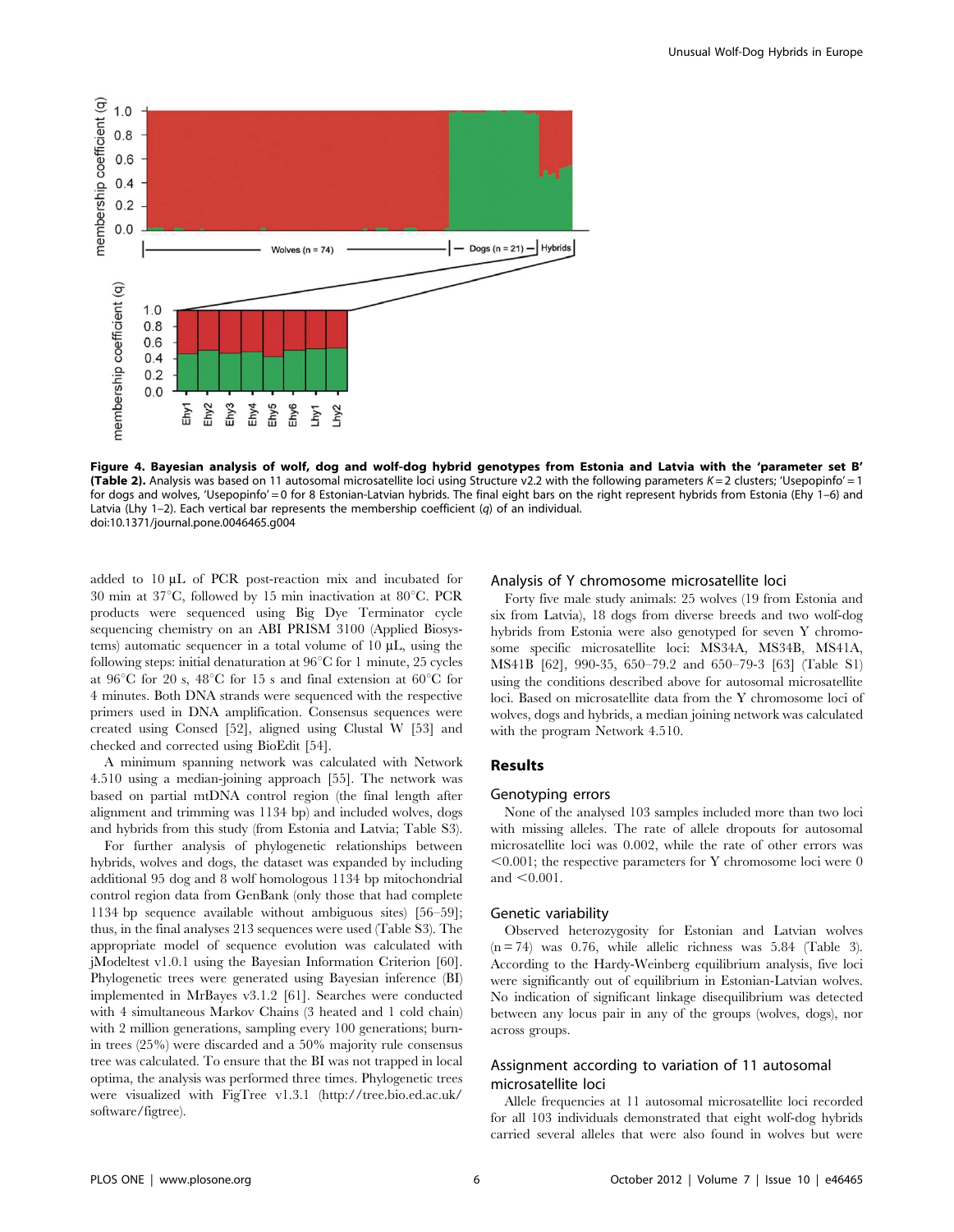absent in dogs used in this study; for example, allele 133 at locus FH2001 and allele 222 at locus FH2010. Conversely, two alleles (167 at locus FH2054 and 105 at locus M-CPH2) were present in hybrid and dog samples but absent in Estonian and Latvian wolves (see these and other cases in Fig. S1).

In the FCA analysis, wolves, dogs and eight Estonian and Latvian hybrids could be clearly distinguished from each other based on the distributions of allele frequencies at 11 microsatellite loci (Fig. 2). The wolf-dog hybrids from Estonia and Latvia were assigned into two clusters according to their geographic location, and all eight hybrids were placed between dogs and wolves.

Assignment tests were carried out to determine whether the eight hybrids differed significantly from wolves and dogs in Estonia and Latvia. In different runs (with allele frequencies correlated or independent) used to identify putative hybrids, the number of genetic clusters estimated was always two  $(K = 2)$  according to calculations based on Evanno et al. [46]. With 'parameter set A', hybrids from Estonia were assigned with somewhat higher values to the wolf cluster, whereas hybrids from Latvia had similar probability values of belonging to wolf and dog clusters (Table 2; Fig. 3). However, with 'parameter set B' (Table 2), all eight hybrids from Estonia and Latvia were assigned with similar probability values to both wolf and dog clusters (Table 2, Fig. 4). Estonian-Latvian wolves exhibited membership coefficients  $(q\geq 0.72; 90\%$ credible regions 0.62–1.00) of belonging to the wolf cluster.

Tests to determine whether the hybrid animals were of F1 or F2 generation hybrids with software Newhybrids assigned all Estonian and Latvian hybrids to one of three genotype frequency classes: F1 and F2 (F1 $\times$ F1) hybrids or backcrosses with wolf (F1 $\times$ wolf) (with probabilities to belong to assigned genotype frequency class 0.40– 0.77).

According to the kinship analysis, some of the Estonian hybrids were full siblings, while others were more distantly related (Table S2). Therefore, it is possible that Estonian hybrids were not descendants of same parents. The Latvian hybrids were full siblings.

# Matrilineal phylogenies based on mtDNA control region haplotypes (1134 bp)

Wolves and dogs were clearly divided into two distinct haplogroups (Fig. 5). All six hybrids from Estonia carried sequences identical to the major wolf haplotype  $(n = 55)$ , while the two hybrids from Latvia shared a unique haplotype and grouped together with dogs.

The larger phylogeny (Fig. 6) which included homologous wolf and dog sequences from GenBank (Table S3) revealed two large clades: one specific to dogs and another that included both wolves and dogs. Both hybrids from Latvia were positioned in the dogspecific clade, while the six hybrids from Estonia were positioned in the wolf-dog clade.

## Paternal network based on variation at seven Y chromosome microsatellite loci

In the whole sample set only two hybrids were males (both from Estonia). Network analysis demonstrated that they were more closely related to dog than wolf haplotypes, suggesting that their paternal lineage was most likely of dog origin (Fig. 7).

## **Discussion**

#### Wolf-dog hybrids in Estonian–Latvian wolf population

While this is the first time that hybridization between gray wolves and dogs has been confirmed in Estonia, it is the second time in Latvia: wolf-dog hybridization was previously reported in



**Mitochondrial DNA** 



Figure 5. Median joining network of maternal lineages, based on mtDNA control region sequences (1134 bp), showing wolves, dogs and wolf-dog hybrids. Colours: green - dogs, blue wolves, red – hybrids. W – wolf, D – dog, Ehy  $(1-6)$  – six hybrids from Estonia, Lhy (1–2) – two hybrids from Latvia. Numbers of individuals are in parentheses (if more than one individual is represented by the haplotype). Filled circles represent median vectors (haplotypes not sampled or extinct). Short bars indicate single mutations; otherwise the number of mutations is presented (note that the number of mutations and the length of bars are not in proportion). doi:10.1371/journal.pone.0046465.g005

Latvia in 1999 and subsequently verified using genetic analysis [16]. The appearance of wolf-dog hybrids in both countries can most likely be explained by the combined effect of two factors: severe and continuous hunting pressure on wolf populations, together with the abundance of stray dogs.

Intensive hunting may have the dual effects of reducing wolf population density and destroying the structure of wolf packs [64,65]. Some wolves may encounter difficulty of finding a conspecific mate due to the low wolf population density - the Allee effect [66]. If one animal from the alpha pair is removed before mating occurs (the peak of wolf hunting coincides with the wolf mating season in both countries), the remaining animal has to seek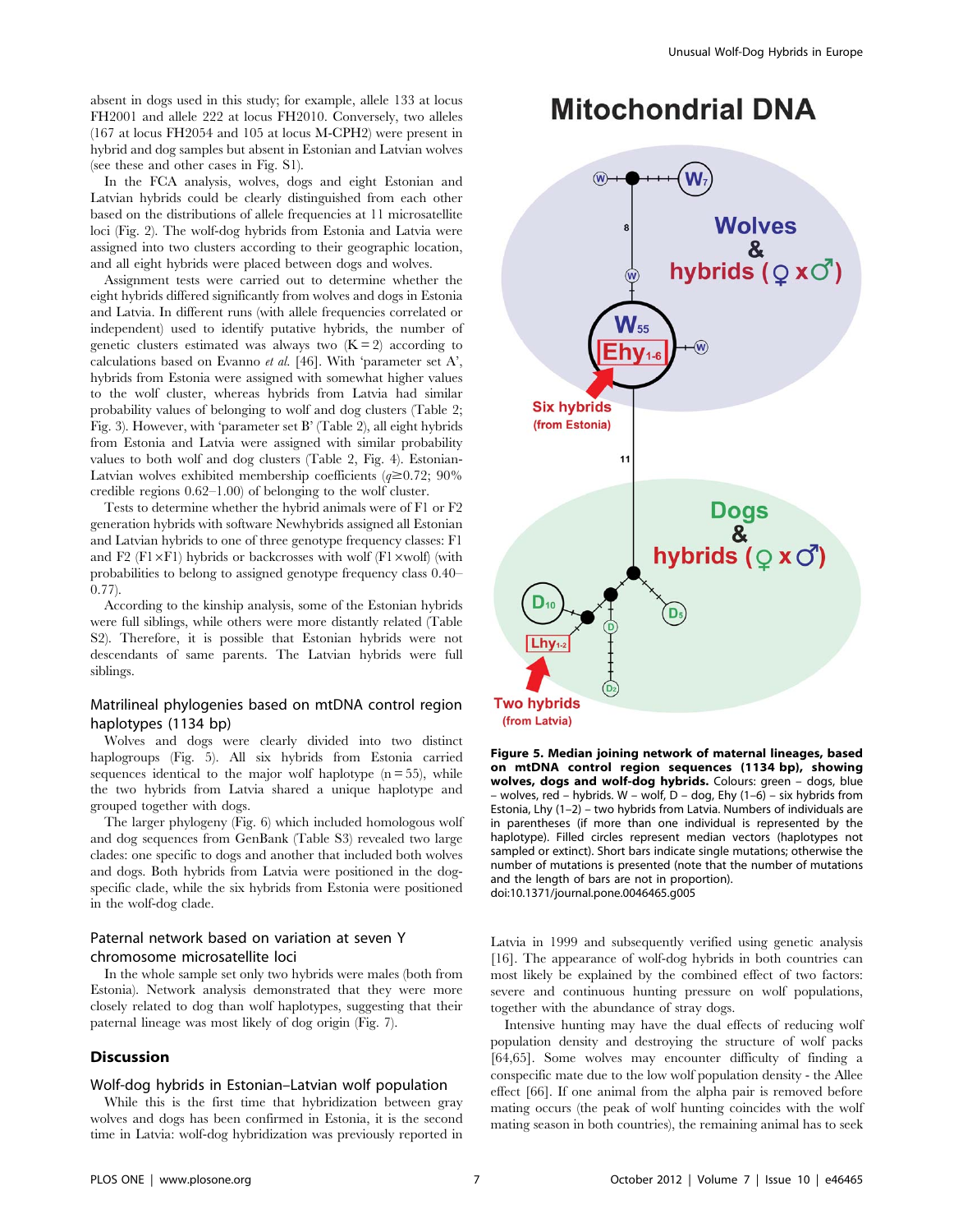# **Mitochondrial DNA**



Figure 6. Bayesian phylogenetic tree of wolves, dogs and wolf-dog hybrids (from this study and homologous sequences from GenBank) based on the analysis of mtDNA control region sequences (1134 bp). Nodes with posterior probability values  $\geq$ 0.80 are shown. Colours: green – dogs, blue – wolves, red – hybrids. Haplotypes representing more than one individual are numbered (circles 1–15). More detailed information about different haplotypes can be found in Table S3. doi:10.1371/journal.pone.0046465.g006

another partner in order to reproduce. Where wolf density is low and stray dogs are present, the probability that such a scenario results in hybridization with stray dogs may be increased.

Stray dogs have long been present in Estonia and Latvia, reflecting the common practice of dog-owners in rural areas to let their dogs roam freely. Stray dogs are hunted in both countries, and during 2000–2003 about 1000–1100 dogs were shot annually in Latvia (Latvian official hunting statistics, see also [18]). Since 2004, the number of hunted dogs in Latvia has decreased, staying at approximately 200–250 in 2007–2009. Moreover, the breeding dens of feral dogs have been reported by Latvian State Forest Service rangers from forest in the vicinity of Cesis in the North and Rezekne in the South-East of the country during the last decade (J. Ročāns and J. Mikjanskis, pers. comm.). Although there are no official statistics available for stray dogs in Estonia, they have been abundant for decades (the authors' unpublished observations).

Despite high hunting pressure, the presence of stray dogs and hybridization, this study shows that wolf population has largely remained genetically distinct from dogs in both countries, suggesting that introgressive hybridization in nature might be counteracted by selection or behavioural factors.

# Hybridization between wolves and dogs based on autosomal microsatellite data

Microsatellites have been particularly useful for detecting genetic admixture between wolves and dogs [16–21,27] and in this study hybridization was ascertained through analysis of 11 microsatellite loci. Wolf-dog hybrids exhibited several alleles that were shared with one of the putative parent species but not the other (Fig. S1). The mixed origin of hybrids was also indicated by factorial correspondence analysis, which placed both Estonian and Latvian hybrid clusters as intermediate between wolf and dog clusters (Fig. 2) - a position that would be expected on the basis of their mixed ancestry. Further support for hybrid status was provided by Structure: analysis of the full dataset with 'parameter set A' assigned hybrid animals from Latvia with similar membership coefficients to both wolf and dog clusters, while Estonian hybrids received higher assignment values for wolf cluster (Table 2, Fig. 3). This result suggests that hybrids from Latvia are most likely F1, whereas hybrids from Estonia might not be F1 hybrids, but rather F2. On the other hand, analysis with parameter set B assigned all eight Estonian-Latvian hybrids with similar membership coefficients to wolf and dog clusters to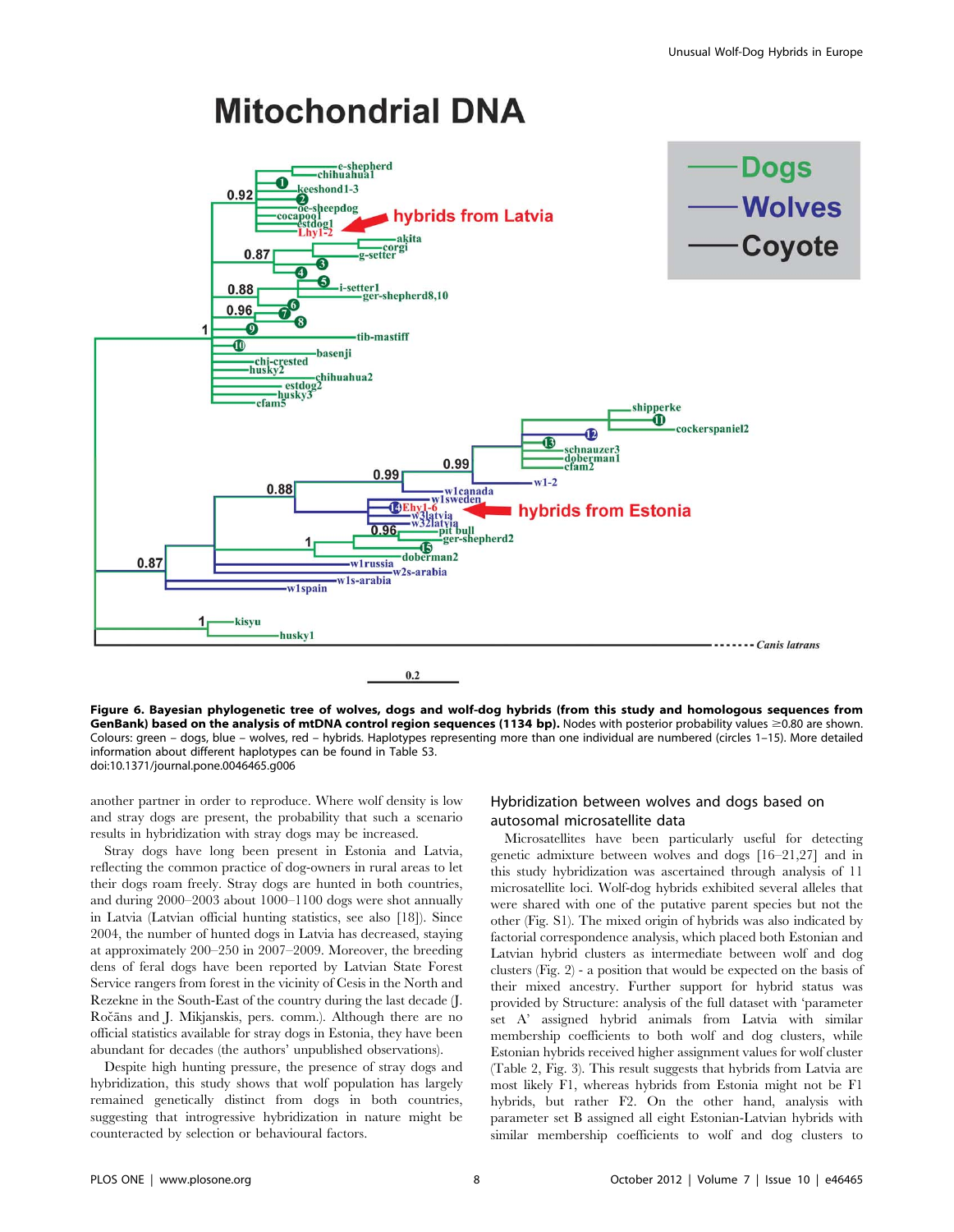# Y chromosome



Figure 7. Median joining network of paternal lineages, based on analysis of seven Y chromosome microsatellite loci, showing male wolves, dogs and wolf-dog hybrids. Colours: green – dogs, blue – wolves, red – hybrids. W – wolf, D – dog, Ehy – hybrids from Estonia. doi:10.1371/journal.pone.0046465.g007

(Table 2), indicating that they might be actually F1 hybrids. In addition to Structure, program Newhybrids was also used to assign Latvian and Estonian hybrids, but performed poorly. Moreover, program Newhybrids was equally unable to correctly assign Hybridlab-simulated F1 and F2 hybrids into the proper clusters, whereas Structure was (data not shown) and therefore we consider the results obtained with Structure to be more reliable than those with Newhybrids.

The Structure analysis indicated that ten wolves (three from Estonia and seven from Latvia) exhibited lower membership coefficients of belonging to the wolf cluster than other wolves in this study. Additional attempts to assign these ten animals with Structure and Newhybrids gave inconclusive results, not allowing to make a firm verdict about their filial status and consequently of possible introgression (data not shown). Therefore, analysis with higher number of loci and animals is needed in future studies to investigate introgression.

# mtDNA control region sequences and Y chromosome microsatellite data

While autosomal microsatellite data allowed the existence of wolf-dog hybrids in Estonia and Latvia to be established, gender specific genetic markers were used to evaluate the direction of hybridization. Based on mitochondrial control region data representing the maternal lineage, all six hybrids from Estonia were placed into the wolf haplogroup, carrying sequences identical to a major wolf haplotype (Fig. 5). This suggests that for hybrids collected in Estonia, hybridization took place according to the common pattern, i.e. between female wolf and male dog. On the other hand, mtDNA haplotypes found in two Latvian hybrids grouped with dogs, representing an extremely rare case of hybridization between a female dog and a male wolf. This result provides a rare example that violates the general rule of sexual asymmetry in mating between wolves and dogs and it is the first confirmed case from Europe to demonstrate that hybridization has occurred between female dog and male wolf. Although it has been shown that dog haplotypes occasionally fall into the same haplogroup as wolves [e.g. 13,15], the power to distinguish wolf and dog haplotypes in these cases has been limited by the very short length of mtDNA control region sequences used. Here our results, based on longer mtDNA control region sequences (1134 bp), demonstrate that wolves and dogs form reciprocally monophyletic haplogroups at a local geographic scale, i.e. when only wolves and dogs from Latvia and Estonia were represented, and that mtDNA haplotypes of Latvian hybrids clearly group together with dogs (Fig. 5), suggesting that their mother was most likely a dog. On the other hand, when homologous wolf and dog sequences from various other regions were added from GenBank, two clades appeared, one specific to dogs, but in the other both wolves and dogs were present (Fig. 6; note that this is not a definitive phylogenetic network for wolves and dogs, but represents only animals for which homologous sequence of 1134 bp from the mtDNA control region was available in GenBank). In this phylogeny, hybrids from Latvia were placed



Figure 8. First-generation (F1) wolf-dog hybrids from Wildlife Park Kadzidlowo, Poland: female wolf×male Polish Spaniel (left); female wolf×West Siberian Laika (right) (photos: A. Krzywinski). doi:10.1371/journal.pone.0046465.g008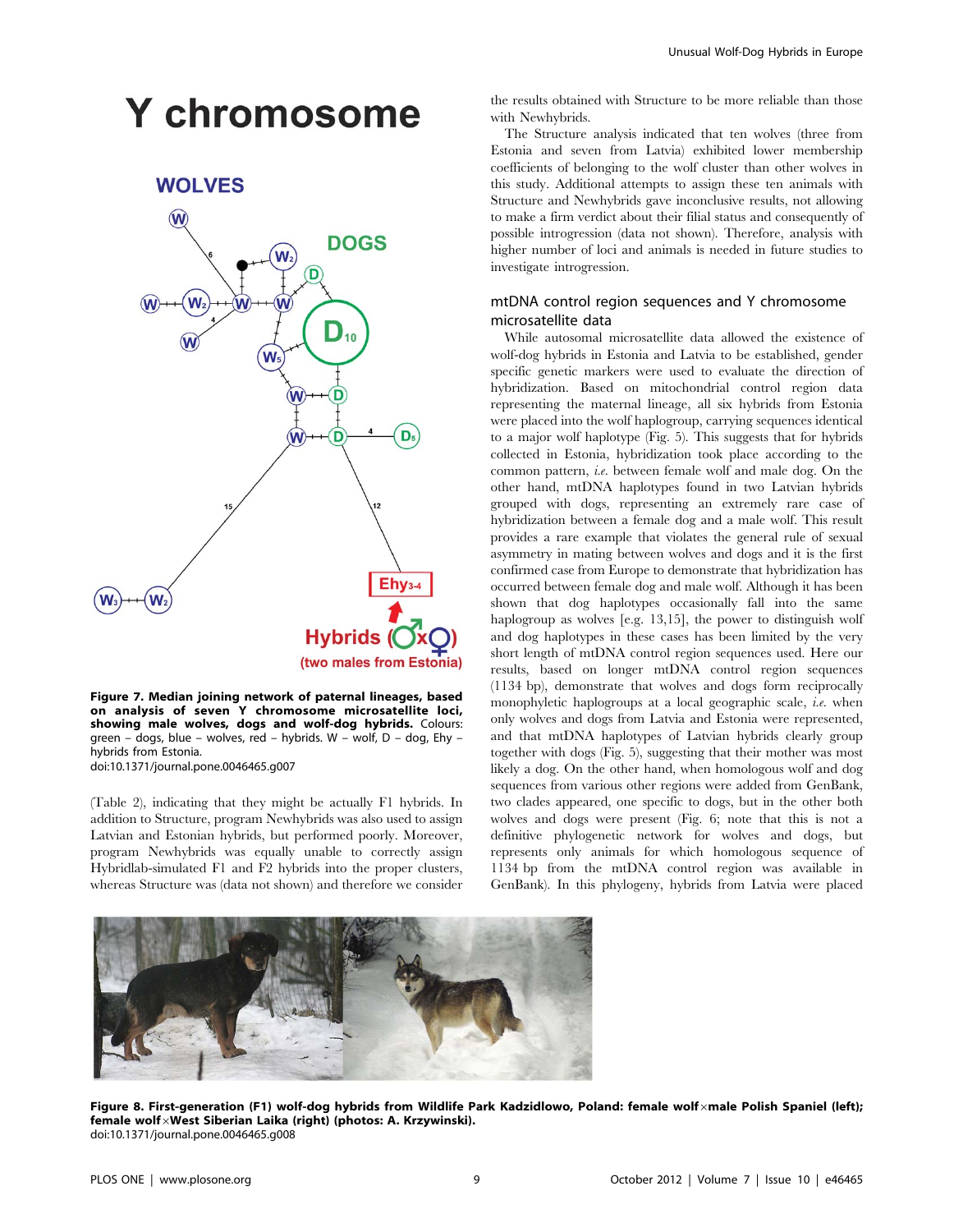into the dog-specific clade and hybrids from Estonia into a wellsupported subclade of wolves. Thus, despite the lack of reciprocal monophyly, this result also suggests that the mother of Latvian hybrids was a dog, whereas for Estonian hybrids the mother was wolf.

According to the network analysis based on seven Y chromosome microsatellite loci, both male hybrids from Estonia were more related to the dog group (Fig. 7) than to wolves, suggesting that their paternal lineage was likely of dog origin. This is in agreement with the mtDNA analysis, which demonstrated that their maternal lineage was of wolf origin. However, distinction between dog and wolf specific groups was not definitive (they were not monophyletic), and analysis with additional samples and polymorphic Y chromosome microsatellite loci will be required to enhance the resolution of this assay in future investigations.

# Sexual asymmetry in mating between wolves and dogs

To date, field observations have only reported hybridization involving female wolves and male dogs [22–25]. The same breeding pattern has also been found in most genetic studies [15,16,18–21,26] suggesting that hybridization between gray wolves and dogs is asymmetric. However, as this study (hybrids from Latvia) and a recent report from Canada [27] have shown, this asymmetry is sometimes violated. Munoz-Fuentes et al. [27] reported a dog mtDNA haplotype in three individuals from the historic wolf population in Vancouver Island that were morphologically identified as wolves. As the majority of microsatellite alleles were of wolf origin and the minority were shared with dogs, the most likely scenario to explain those data is that hybridization and subsequent introgression had taken place. It has also been shown that the melanistic locus mutation in North American wolves derives from past hybridization with domestic dogs [67]. In Europe, introgressive hybridization has been suggested by a study of the Italian wolf population [18] and in a very recent study from the Iberian Peninsula [20]. As determining introgression is of critical importance, this aspect clearly requires further investigation also in wolf population in Estonian and Latvia.

The reasons for sexual asymmetry in hybridization between gray wolves and dogs are not clear, though some explanations can be found in literature [13,27]. There are a number of potentially important factors that may explain why sexual asymmetry has been observed in the direction of hybridization between female wolves and male dogs: 1) adult male wolves frequently prey on dogs [16,68–71] and as a result dogs may avoid contact with them. However, avoidance of female wolves by dogs may not be so pronounced because female wolves are smaller and perhaps less aggressive than males; 2) female wolves also seem to be more active than males in seeking for a dog as a partner. Female wolves have been observed calling for male dogs around villages during the mating period and on one occasion a female wolf was even observed successfully attracting the same male dog in two consecutive years [23]. It has also been noted that female wolves mating with dogs are sometimes injured or old [23], which may reduce their ability to find and/or be accepted by a wolf partner; 3) male dogs are usually capable of mating all year round, which makes them readily available for a female wolf that did not find a wolf partner [see also 13]; 4) hybrid offspring born to a female wolf probably have a greater chance of survival in the wild than those born to a female stray dog. Dogs are almost certainly not as well adapted as wolves for survival in the wild, supported by observations of high pup mortality in stray dogs in Italy [72]; 5) hybrids born to female dogs may be easily overlooked (see examples on Fig. 8, particularly the F1 hybrid of female wolf and male Polish Spaniel) and considered as crosses between different

dog breeds if they live around humans or as part of a stray dog pack. Moreover, if female dogs involved in hybridization are not truly feral but just freely ranging, they usually do not bring up their offspring in the wild and hence the hybrid offspring may remain undetected in genetic investigations.

Although many factors seem to favour mating between female wolf and male dog, it is clearly violated sometimes. The simplest imaginable route by which dog mtDNA could be transmitted into the wolf population is direct mating between a male wolf and a female dog. Although such events are probably extremely rare, they may occur when the number of female wolves is low and/or stray dogs are abundant. This scenario is also the most likely explanation for the results of this study for Latvian hybrids (since they carried dog mtDNA and were F1 hybrids according to microsatellite analysis).

#### Conservation and management implications

In order to minimize hybridization between wolves and dogs, the most effective strategy would appear to be long-term maintenance of wolf populations at stable densities and with the natural social structure preserved. This is clearly easiest to achieve in large protected populations. However, in hunted populations, in areas with low wolf population density, including the edges of otherwise large and healthy populations, and in the presence of stray dogs (such as in Estonia and Latvia) wolf hunting should be prohibited and the population closely monitored with respect to hybridization and introgression using noninvasive sampling. Moreover, in such areas local people should be instructed, using also legislative tools if necessary, to keep their dogs from ranging freely, especially during the wolf mating period.

## Conclusions

In this work, hybridization between gray wolf and domestic dog was ascertained in Estonia (for the first time) and Latvia (second time) using a combined analysis of maternal, paternal and biparental genetic markers. Six hybrid individuals from Estonia and two from Latvia were initially detected from their atypical morphological traits and their hybrid status was subsequently confirmed using genetic analysis. Analysis of mtDNA showed that the two hybrids from Latvia represented a very rare case of hybridization – the first record from Europe – between a female dog and a male wolf. Latvian hybrids were determined as F1 and and the filial generation status of hybrids from Estonia was probably also F1, though this result was equivocal.

Despite hybridization, the genetic integrity of wolf populations in Estonia and Latvia does not seem to be severely threatened at the moment. However, due to the danger posed by stray dogs, hunting pressure on wolves should be kept under control, especially in areas with low wolf abundance, to keep the hybridization rate as low as possible.

#### Supporting Information

Figure S1 Distribution of allele frequencies at 11 autosomal microsatellite loci in 74 wolves from Estonia and Latvia (blue bars), 21 pure-bred dogs (red bars) and eight wolf-dog hybrids (green bars) from Estonia and Latvia. The horizontal scales indicate base pair lengths of the different alleles; vertical scales indicate the relative allele frequencies. The most pronounced alleles exhibited by hybrids and also found in wolves but absent in dogs, and vice versa, are circled.

(PDF)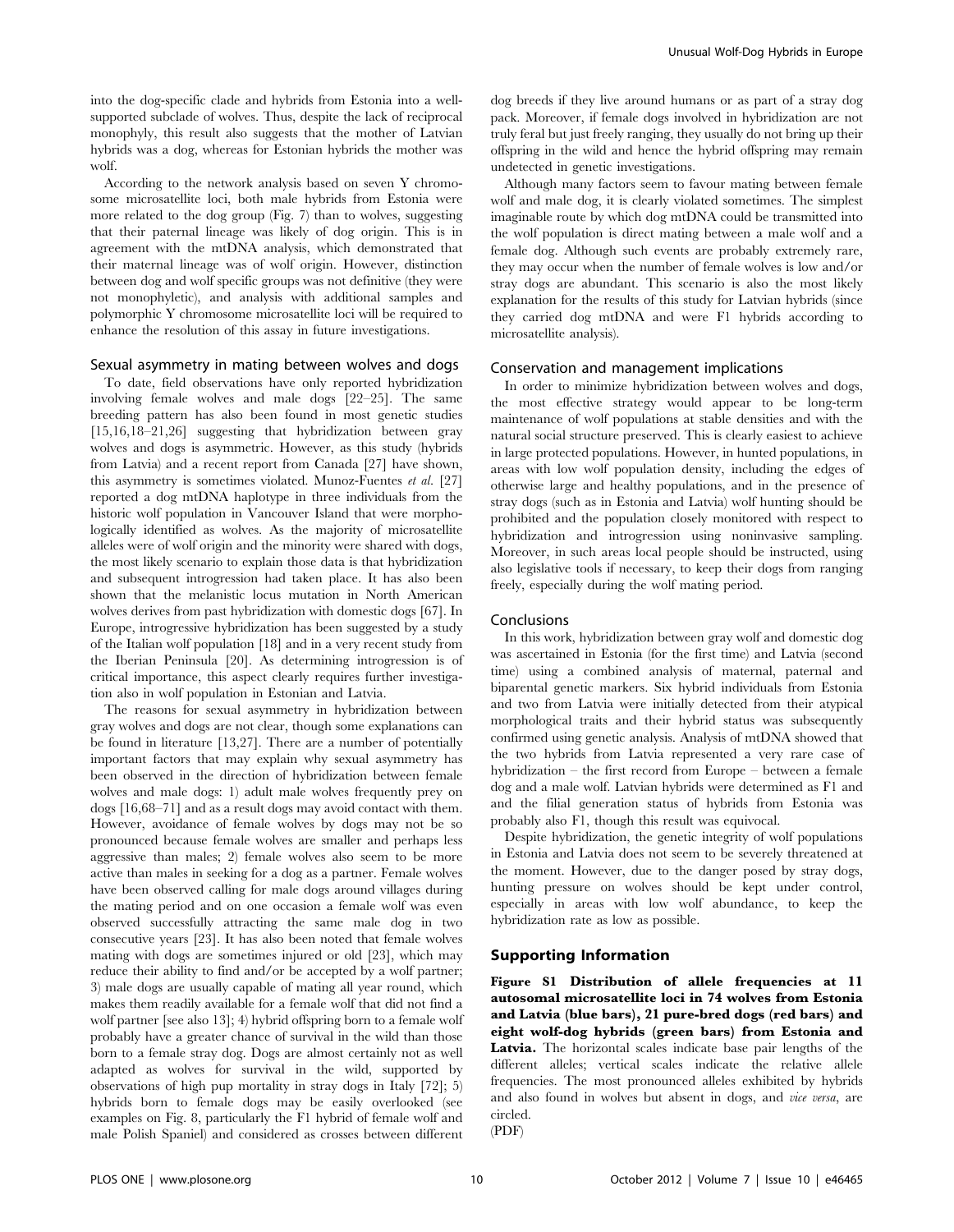Table S1 The 11 autosomal microsatellite (in bold) and seven Y chromosome microsatellite loci used. (PDF)

Table S2 Kinship analysis: sibling relationships among Estonian and Latvian hybrids using the the relatedness estimator according to Konovalov and Heg. Calculations were conducted using Kingroup v2.0. Full-siblings are indicated in bold.

(PDF)

Table S3 Wolves, dogs and wolf-dog hybrids used for Bayesian phylogenetic analysis (based on partial mtDNA control region sequences, 1134 bp; Fig. 5).

(XLS)

#### References

- 1. Mallet J (2005) Hybridization as an invasion of the genome. Trends Ecol Evol 20: 229–237.
- 2. Rhymer JM, Simberloff D (1996) Extinction by hybridization and introgression. Annu Rev Ecol Syst 27: 83–109.
- 3. Gray AP (1954) Mammalian hybrids: a check-list with bibliography. Bucks: Commonwealth Agriculture Bureaux.
- 4. Gottelli D, Sillero-Zubiri C, Applebaum GD, Roy MS, Girman DJ, et al. (1994) Molecular genetics of the most endangered canid - the Ethiopian wolf Canis simensis. Mol Ecol 3: 301–312.
- 5. Wayne RK, Jenks SM (1991) Mitochondrial DNA analysis imply extensive hybridization of the endangered red wolf Canis rufus. Nature 351: 565–568.
- 6. Adams JR, Kelly BT, Waits LP (2003) Using faecal DNA sampling and GIS to monitor hybridization between red wolves (Canis rufus) and coyotes (Canis latrans). Mol Ecol 12: 2175–2186.
- 7. Elledge AE, Allen LR, Carlsson B-L, Wilton AN, Leung LK-P (2008) An evaluation of genetic analyses, skull morphology and visual appearance of assessing dingo purity. Wildl Res 35: 812–820.
- 8. Boitani L (2003) Wolf conservation and recovery. In: Mech LD, Boitani L, editors. Wolves. Behavior, Ecology and Conservation. Chicago: University of Chicago Press. pp. 317–340.
- 9. Lindblad-Toh K, Wade CM, Mikkelsen TS, Karlsson EK, Jaffe DB, et al. (2005) Genome sequence, comparative analysis and haplotype structure of the domestic dog. Nature 438, 803–819.
- 10. Olsen SJ (1985) Origins of the Domestic Dog: The Fossil Record. Tucson: University of Arizona Press.
- 11. Benecke N (1987) Studies on early dog remains from Northern Europe. J Archaeol Sci 14: 31–49.
- 12. Wayne RK, Kat PW, Fuller TK, Van Valkenburgh B, O'Brien SJ (1989) Genetic and morphologic divergences among sympatric canids (Mammalia: Carnivora). Heredity 80: 447–454.
- 13. Vila` C, Wayne RK (1999) Hybridization between wolves and dogs. Conserv Biol 13: 195–198.
- 14. Laikre L, Allendorf FW, Aroner LC, Baker CS, Gregovich DP, et al. (2010) Neglect of genetic diversity in implementation of the convention on biological diversity. Conserv Biol 24: 86–88.
- 15. Randi E, Lucchini V, Christensen MF, Mucci N, Funk SM, et al. (2000) Mitochondrial DNA variability in Italian and east European wolves: detecting the consequences of small population size and hybridization. Conserv Biol 14: 464–473.
- 16. Andersone Z, Lucchini V, Randi E, Ozolins J (2002) Hybridization between wolves and dogs in Latvia as documented using mitochondrial and microsatellite DNA markers. Mamm Biol 67: 79–90.
- 17. Randi E, Lucchini V (2002) Detecting rare introgression of domestic dog genes into wild wolf (Canis lupus) populations by Bayesian admixture analyses of microsatellite variation. Conserv Genet 3: 31–45.
- 18. Verardi A, Lucchini V, Randi E (2006) Detecting introgressive hybridization between free-ranging domestic dogs and wild wolves (Canis lupus) by admixture linkage disequilibrium analysis. Mol Ecol 15: 2845–2855.
- 19. Vila` C, Walker C, Sundqvist A-K, Flagstad O, Andersone Z, et al. (2003) Combined use of maternal, paternal and bi-parental genetic markers for the identification of wolf-dog hybrids. Heredity 90: 17–24.
- 20. Godinho R, Llaneza L, Blanco JC, Lopes S, Alvares F, et al. (2011) Genetic evidence for multiple events of hybridization between wolves and domestic dogs in the Iberian Peninsula. Mol Ecol 20: 5154–5166.
- 21. Randi E (2008) Detecting hybridization between wild species and their domesticated relatives. Mol Ecol 17: 285–293.
- 22. Ishadov NI (1977) The number and behaviour of wolves in Karakum. Moscow: Nauka. pp. 213–220 (in Russian).
- 23. Ryabov LS (1978) New data on wolves and wolf-dog hybrids in the Voronezh oblast. Bull MOIP 83: 39–45 (in Russian).

# Acknowledgments

We wish to thank Tuuli Reisberg, John Davison, Ilmar Rootsi, Egle Tammeleht, Marju Keis, Inga Jõgisalu, the veterinary clinic "Tiia Toometi Kliinik'' (Tallinn, Estonia) and the veterinary clinic at the University of Life Sciences (Tartu, Estonia) for their generous help.

## Data Accessibility

Mitochondrial sequences: GenBank JN182019–JN182137

Autosomal and Y chromosome microsatellite data: DRYAD entry doi:10.5061/dryad.g84h7

#### Author Contributions

Conceived and designed the experiments: MH PM JO AK US. Performed the experiments: MH AK. Analyzed the data: MH PM JO AK US. Contributed reagents/materials/analysis tools: MH PM JO AK US. Wrote the paper: MH US.

- 24. Bondarev AJ (2002) Wolf of Western Siberia and Altay. Barnaul: University of Barnaul Press (in Russian).
- 25. Boitani L (1982) Wolf management in intensively used areas of Italy. In F.H. . Harrington and P.C. . Paquet, Eds. Wolves in the world. Noyes Publications, Park Ridge, New Yersey, pp. 158–172.
- 26. Iacolina M, Scandura M, Gazzola A, Cappai N, Capitani C, et al. (2010) Ychromosome microsatellite variation in Italian wolves: a contribution to the study of wolf-dog hybridization patterns. Mamm Biol 75: 341–347.
- 27. Munoz-Fuentes V, Darimont CT, Paquet PC, Leonard JA (2010) The genetic legacy of extirpation and re-colonization in Vancouver Island wolves. Conserv Genet 11: 547–556.
- 28. Rutledge L, Garroway CJ, Loveless KM, Patterson BR (2010) Genetic differentiation of eastern wolves in Algonquin Park despite bridging gene flow between coyotes and grey wolves. Heredity 105: 520–531.
- 29. Francisco LV, Langston AA, Mellersh CS, Neal CL, Ostrander EA (1996) A class of highly polymorphic tetranucleotide repeats for canine genetic mapping. Mamm Genome 7: 359–362.
- 30. Shibuya H, Collins BK, Huang THM, Johnson GS (1994) A polymorphic (AGGAAT)n tandem repeat in an intron of the canine von Willebrand factor gene. Anim Genet 25: 122.
- 31. Holmes NG, Dickens HF, Parker HL, Binns MM, Mellersh CS, et al. (1995) Eighteen canine microsatellites. Anim Genet 25: 132–133.
- 32. Fredholm M, Winteroe AK (1995) Variation of short tandem repeats within and between species belonging to the Canidae family. Mamm Genome 6: 11–18.
- 33. Ostrander EA, Sprague GF, Rine J (1993) Identification and characterization of dinucleotide repeat (CA)n markers for genetic mapping in dog. Genomics 16: 207–213.
- 34. van Oosterhout C, Hutchinson WF, Wills DPM, Shipley P (2004) Microchecker: Software for identifying and correcting genotyping errors in microsatellite data. Mol Ecol Notes 4: 535–538.
- 35. Valiere N (2002) GIMLET: a computer program for analysing genetic individual identification data. Mol Ecol Notes 2:377–379.
- 36. Belkhir K, Borsa P, Chikhi L, Raufaste N, Catch F (2004) GENETIX 4.05.2., Software under Windows TM for the genetics of the populations. Laboratory genome, populations, interactions, CNRS UMR 5000. University of Montpellier II, Montpellier, France.
- 37. Hedrick PW (1983) Genetics of Populations. Science Books International, Boston.
- 38. Nei M (1978) Estimation of average heterozigosity and genetic distance from a small number of individuals. Genetics 89: 583–590.
- 39. Weir BS, Cockerham CC (1984) Estimating F-statistics for the analysis of population structure. Evolution 38: 1358–1370.
- 40. Raymond M, Rousset F (1995) GENEPOP (version 1.2): population genetics software for exact tests and ecumenicism. J Hered 86: 248–249.
- 41. Rousset F, Raymond M (1995) Testing heterozygote excess and deficiency. Genetics 140: 1413–1419.
- 42. Black WC, Kraftsur ES (1985) A FORTRAN programme for the calculation and analysis of two-locus linkage disequilibrium coefficients. Theor Appl Genet 70: 491–496.
- 43. Goudet J (2001) FSTAT: a program to estimate and test gene diversities and fixation indices (version 2.9.3).
- 44. Petit RJ, El Mousadik A, Pons O (1998) Identifying populations for conservation on the basis of genetic markers. Conserv Biol 12: 844–855.
- 45. Pritchard JK, Stephens M, Donnelly PJ (2000) Inference of population structure using multilocus genotype data. Genetics 155: 945–959.
- 46. Evanno G, Regnaut S, Goudet J (2005) Detecting the number of clusters of individuals using the software STRUCTURE: a simulation study. Mol Ecol 14: 2611–2620.
- 47. Falush D, Stephens M, Pritchard JK (2003) Inference of population structure using multilocus genotype data: linked loci and correlated allele frequencies. Genetics 164: 1567–1587.